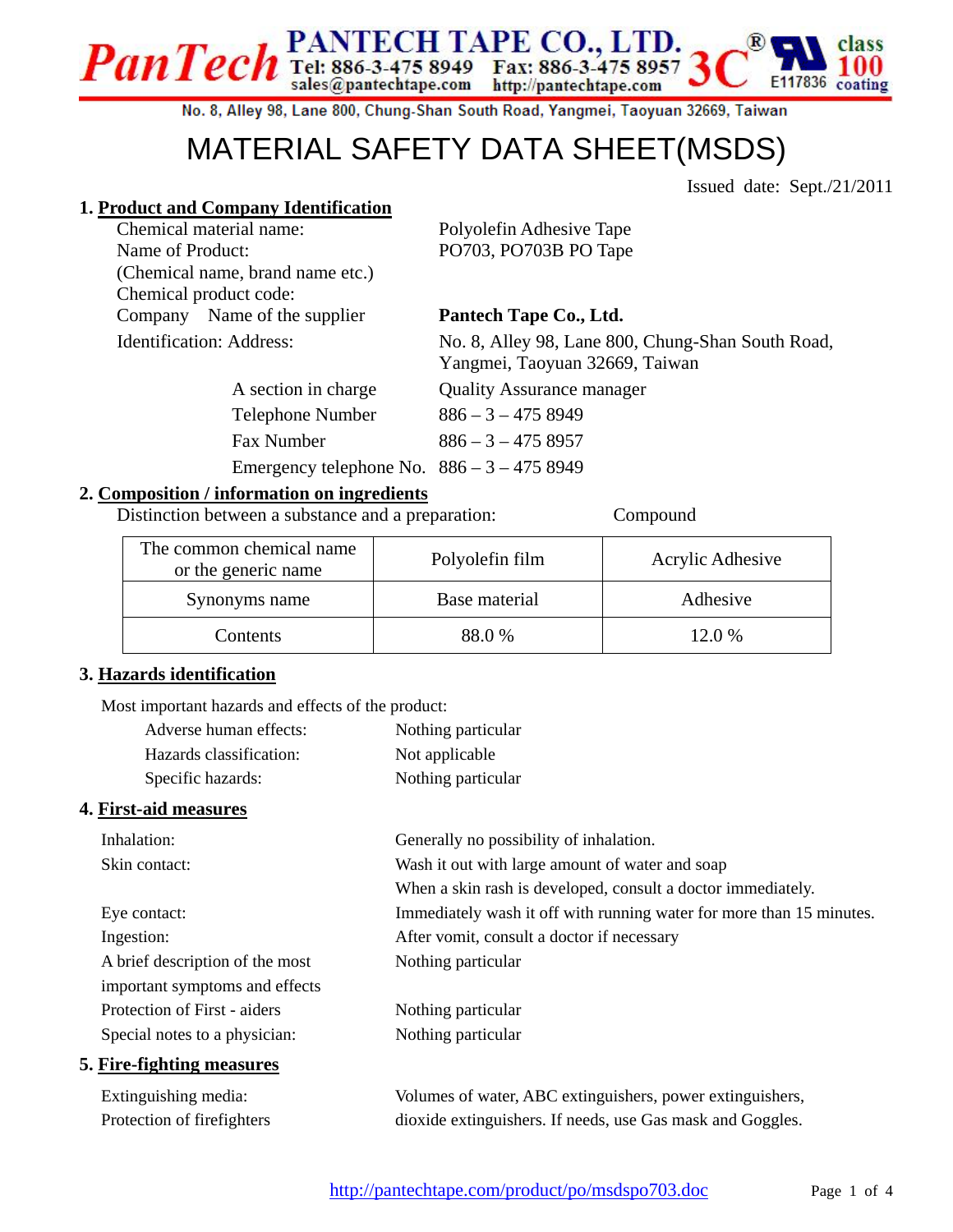# PanTech Tel: 886-3-475 8949 Fax: 886-3-475 8957 E117836 coating

No. 8, Alley 98, Lane 800, Chung-Shan South Road, Yangmei, Taoyuan 32669, Taiwan

#### **6. Accidental release measures**

| Personal precautions:      | None due to no possibility of release                                     |
|----------------------------|---------------------------------------------------------------------------|
| Environmental precautions: | None due to no possibility of release                                     |
| Methods of clean up        |                                                                           |
| Recovery:                  | None due to no possibility of release                                     |
| Neutralization             | None due to no possibility of release                                     |
| Disposal:                  | Please process it as industrial waste based on local regulations, contact |
|                            | an authorized industrial waster treatment company for off-site disposal   |

#### **7. Handling and storage**

| Handling                          |                                                         |
|-----------------------------------|---------------------------------------------------------|
| Technical measures:               | Nothing particular                                      |
| Precautions:                      | Nothing particular                                      |
| Safe handling advise:             | Nothing particular                                      |
| Storage                           |                                                         |
| Technical countermeasures:        | Nothing particular                                      |
| Incompatible products:            | Nothing particular                                      |
| Storage conditions                |                                                         |
| Suitable storage condition:       | Avoid direct sunlight, and store it in a room at normal |
| Storage conditions to be avoided: | Avoid storage at transformation situation               |
| Packing material                  |                                                         |
| Recommended:                      | Packing form of the product                             |
| Unsuitable:                       | Nothing particular                                      |

#### **8. Exposure controls / personal protection**

| Personal protective equipment |              |
|-------------------------------|--------------|
| Respiratory protection:       | Not required |
| Hand protection:              | Not required |
| Eye protection:               | Not required |
| Skin and body protection:     | Not required |

#### **9. Physical and chemical properties**

| Physical state                                                                     |                                                                 |
|------------------------------------------------------------------------------------|-----------------------------------------------------------------|
| Form:                                                                              | Roll type (Article)                                             |
| Color:                                                                             | Adhesive: All color                                             |
| Odour:                                                                             | Nothing particular                                              |
| PH:                                                                                | No data                                                         |
| Inflammability:                                                                    | Flame retardant grade, but still have possibility to cause fire |
| Specific temperature / temperature ranges at which changes in physical state occur |                                                                 |

| Boiling point: | No data |
|----------------|---------|
| Boiling range: | No data |
| Fusing point:  | No data |
| Flash point:   | No data |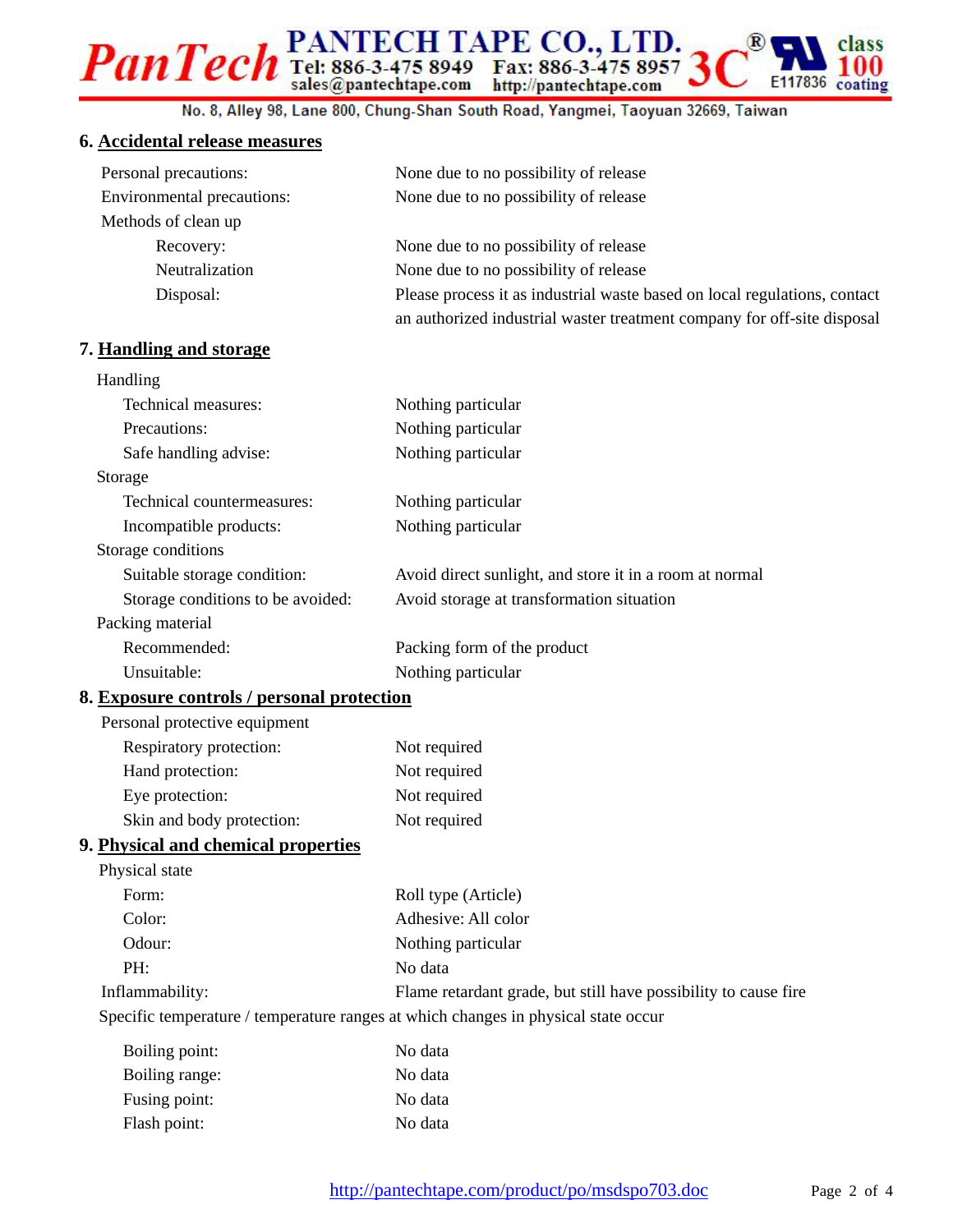#### PanTech Tel: 886-3-475 8949 Fax: 886-3-475 8957 R class E117836 coating

#### No. 8, Alley 98, Lane 800, Chung-Shan South Road, Yangmei, Taoyuan 32669, Taiwan

| Density:                                                             | about 0.95                                                                                                                                                                                                                      |
|----------------------------------------------------------------------|---------------------------------------------------------------------------------------------------------------------------------------------------------------------------------------------------------------------------------|
| Solubility with indication of the solvent:                           | Insoluble in water                                                                                                                                                                                                              |
| 10. Stability and reactivity                                         |                                                                                                                                                                                                                                 |
| Stability:                                                           | Stable under normal environment                                                                                                                                                                                                 |
| Possible hazardous reactions occurring                               | No data                                                                                                                                                                                                                         |
| Under specific conditions:                                           |                                                                                                                                                                                                                                 |
|                                                                      | Condition which should be avoided: Please avoid high temperature, high humidity, sunlight directly                                                                                                                              |
| Material which should be avoided:                                    | No data                                                                                                                                                                                                                         |
| Hazardous decomposition products:                                    | No data                                                                                                                                                                                                                         |
| 11. Toxicological information                                        |                                                                                                                                                                                                                                 |
| Acute toxicity:                                                      | None                                                                                                                                                                                                                            |
| Caustic:                                                             | None                                                                                                                                                                                                                            |
| Specific influence                                                   |                                                                                                                                                                                                                                 |
| <b>Mutation field:</b>                                               | None                                                                                                                                                                                                                            |
| 12. Environmental influence information                              |                                                                                                                                                                                                                                 |
| Information on fate                                                  |                                                                                                                                                                                                                                 |
| Mobility:                                                            | No data                                                                                                                                                                                                                         |
| Persistence / degradability:                                         | No data                                                                                                                                                                                                                         |
| Bioaccumulation:                                                     | No data                                                                                                                                                                                                                         |
| Ecotoxicity:                                                         | None                                                                                                                                                                                                                            |
| 13. Disposal considerations                                          |                                                                                                                                                                                                                                 |
| Product:                                                             | Please process it as industrial waste based on local regulations.                                                                                                                                                               |
|                                                                      | When burning it, use an incinerator which satisfies its technical<br>guidelines (the residence time is 2 seconds or more at a temperature of<br>800°C or more).                                                                 |
|                                                                      | Contact an authorized industrial waste treatment company for Off-site<br>disposal.                                                                                                                                              |
| Waste form residues:                                                 | Same as above                                                                                                                                                                                                                   |
| Pollution container and wrapping:                                    | Package: Contact a recycling manufacturer.                                                                                                                                                                                      |
| 14. Transport information                                            |                                                                                                                                                                                                                                 |
| Information for code and classification at international regulations |                                                                                                                                                                                                                                 |
| Land:                                                                | Follow the general cautions in the section "Handling and Storage".                                                                                                                                                              |
|                                                                      | Make sure the container is free form leakage. Load properly to prevent<br>the container form shock, falling or breaking. Follow fire protection law<br>and labor safety hygiene law, according to each pertinent law to convey. |
| Inland waterways:                                                    | Follow the general cautions in the section "Handling and Storage".<br>Make sure the container is free form leakage. Load properly to prevent<br>the container form shock, falling or breaking.                                  |
| Sea:                                                                 | Follow the general cautions in the section "Handling and Storage".                                                                                                                                                              |
|                                                                      | Make sure the container is free form leakage. Load properly to prevent<br>the container form shock, falling or breaking.<br>Follow law for Safety of Vessels.                                                                   |
|                                                                      |                                                                                                                                                                                                                                 |